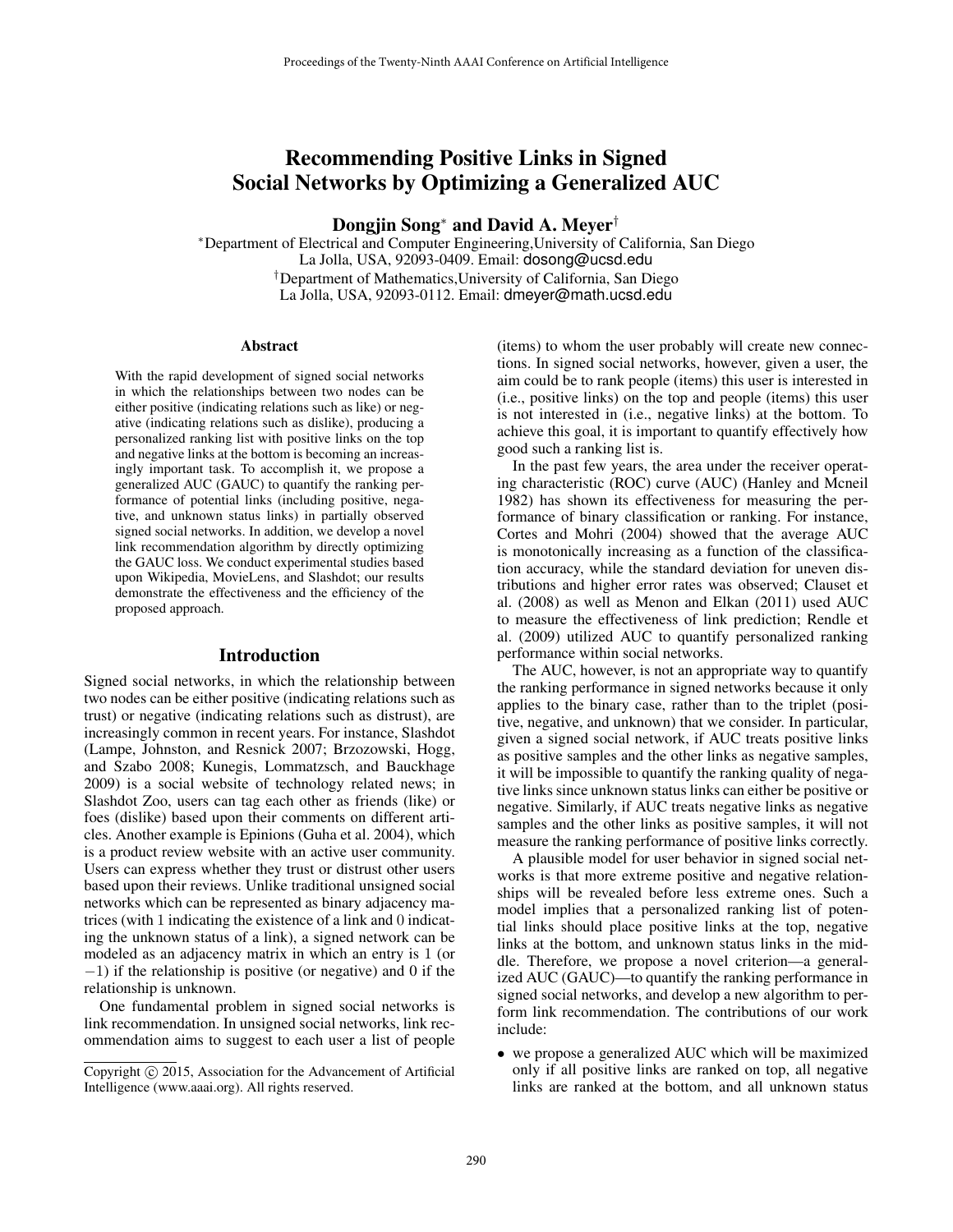links are in the middle.

- we develop a link recommendation approach by directly minimizing the loss of the proposed GAUC; the proposed model enjoys both low computational complexity and high memory efficiency.
- we conduct experimental studies based upon three real world datasets, i.e., Wikipedia, MovieLens, and Slashdot; the results demonstrate the effectiveness of the generalized AUC for quantifying link recommendation in signed social networks; the results also demonstrate the efficiency and the effectiveness of the proposed approach.

#### Related Work

In the past few years, various approaches (Heider 1946; Doreian and Mrvar 2009; Leskovec, Huttenlocher, and Kleinberg 2010a; 2010b; Dong et al. 2012; Yang et al. 2012; Ye et al. 2013; Song and Meyer 2014) have been developed to investigate signed social networks. Among these approaches, while most of them concentrate on edge sign prediction and community detection, few have focussed on link recommendation. Although the link recommendation problem in signed social networks is more difficult than in conventional unsigned social networks, we review related work in the conventional setting to motivate our proposed approach. In general, there are two types of link recommendation approaches in unsigned social networks. One uses network topology and another is model-based.

Network topological approaches recommend links based upon the network topological structure. For instance, Liben-Nowell and Kleinberg (2007) showed that common neighbors, Jaccard's coefficient, and Adamic/Adar (Adamic and Adar 2003) can be used for link prediction and recommendation; Katz (1953), which measures the ensemble of all paths, also demonstrated its effectiveness for link prediction and recommendation. These approaches, however, cannot perform link recommendation effectively when little network topological information is available, which often happens in real world sparse social networks.

To tackle this issue, model-based approaches have been developed. Specifically, there are two types of model-based methods. One is pointwise approaches, such as singular value decomposition (SVD), non-negative matrix factorization (NMF) (Lee and Seung 1999; Song, Meyer, and Min 2014), probabilistic matrix factorization (Salakhutdinov and Mnih 2007), and matrix factorization (MF) (Koren, Bell, and Volinsky 2009), which aim to reconstruct the network adjacency matrix with a low rank approximation. Another is pairwise approaches, such as maximum margin matrix factorization (Weimer, Karatzoglou, and Smola 2008) and Bayesian personalized ranking (BPR) (Rendle et al. 2009), which aim to provide a personalized ranking list based upon pairwise comparisons.

Although most of these approaches can be applied directly for link recommendation in signed social networks, they may not perform well because their objectives are inconsistent with that of link recommendation in signed networks. Therefore, we introduce a generalized AUC (GAUC) to quantify the personalized ranking performance in signed

networks and develop a model to perform link recommendation by directly minimizing the loss of GAUC.

# A Generalized AUC

In this section, we first introduce the area under the ROC curve (AUC) and then present a generalized AUC to measure the ranking performance in signed networks.

## AUC

Given a binary classifier f and a training set  $(a_i, b_i)_{i=1}^n$  with  $a_i \in \mathbb{R}^d$  and  $b_i \in \{-1, 1\}$ , let  $\mathcal{P} = \{a_i \mid b_i = 1\}$  be the set of positive samples and  $\mathcal{N} = \{a_i \mid b_i = -1\}$  the set of negative samples. Then the AUC is defined by:

$$
AUC = \frac{1}{|\mathcal{P}||\mathcal{N}|} \sum_{a_i \in \mathcal{P}} \sum_{a_j \in \mathcal{N}} I(f(a_i) > f(a_j)) \tag{1}
$$

where  $I(\cdot)$  is an indicator function which is 1 if the condition in the parenthesis is satisfied and 0 otherwise;  $|\mathcal{P}|$  and  $|N|$  are the numbers of positive samples and negative samples, respectively. AUC is the value of the Wilcoxon-Mann-Whitney statistic (Hanley and Mcneil 1982) which is essentially the probability that a random element of one set  $f(a_i)$ is larger than a random element of another  $f(a_i)$ . With an ideal ranking list, AUC should be 1 representing each positive sample is ranked higher than all the negative samples. For a random ranking, AUC will be 0.5.

# A Generalized AUC

Given a signed social network which contains positive, negative, and unknown status links, an ideal personalized ranking list tends to rank positive links (indicating a relationship such as trust) on the top, negative links (indicating a relationship such as distrust) at the bottom, and unknown status links in the middle. Traditional AUC, however, cannot quantify such a ranking list appropriately because it considers only the binary case. For instance, if AUC treats positive links as positive examples and the other links as negative examples, it cannot quantify the ranking quality of negative links since unknown status links could be either positive or negative. Similarly, if AUC treats negative links as negative samples and the others as positive samples, it cannot measure the ranking quality of positive links.

Note that although mean average precision (MAP) and normalized discounted cumulative gain (NDCG) can be used to measure ranking performance in signed networks, they may not perform well because they tend to overestimate the positive links on the top and cannot quantify the negative links appropriately, because we aim to rank them at the bottom of the ranking list and there are much more unknown status links than negative links in real world applications.

To resolve these issues, we develop a novel criterion, named generalized AUC (GAUC), to measure the ranking performance in signed networks based upon the assumption that more extreme positive and negative relationships will be revealed before less extreme ones. Specifically, suppose we are given a classifier f and a training set  $(a_i, b_i)_{i=1}^n$ with  $a_i \in \mathbb{R}^d$  the *i*th sample,  $b_i \in \{-1,0,1\}$  its label.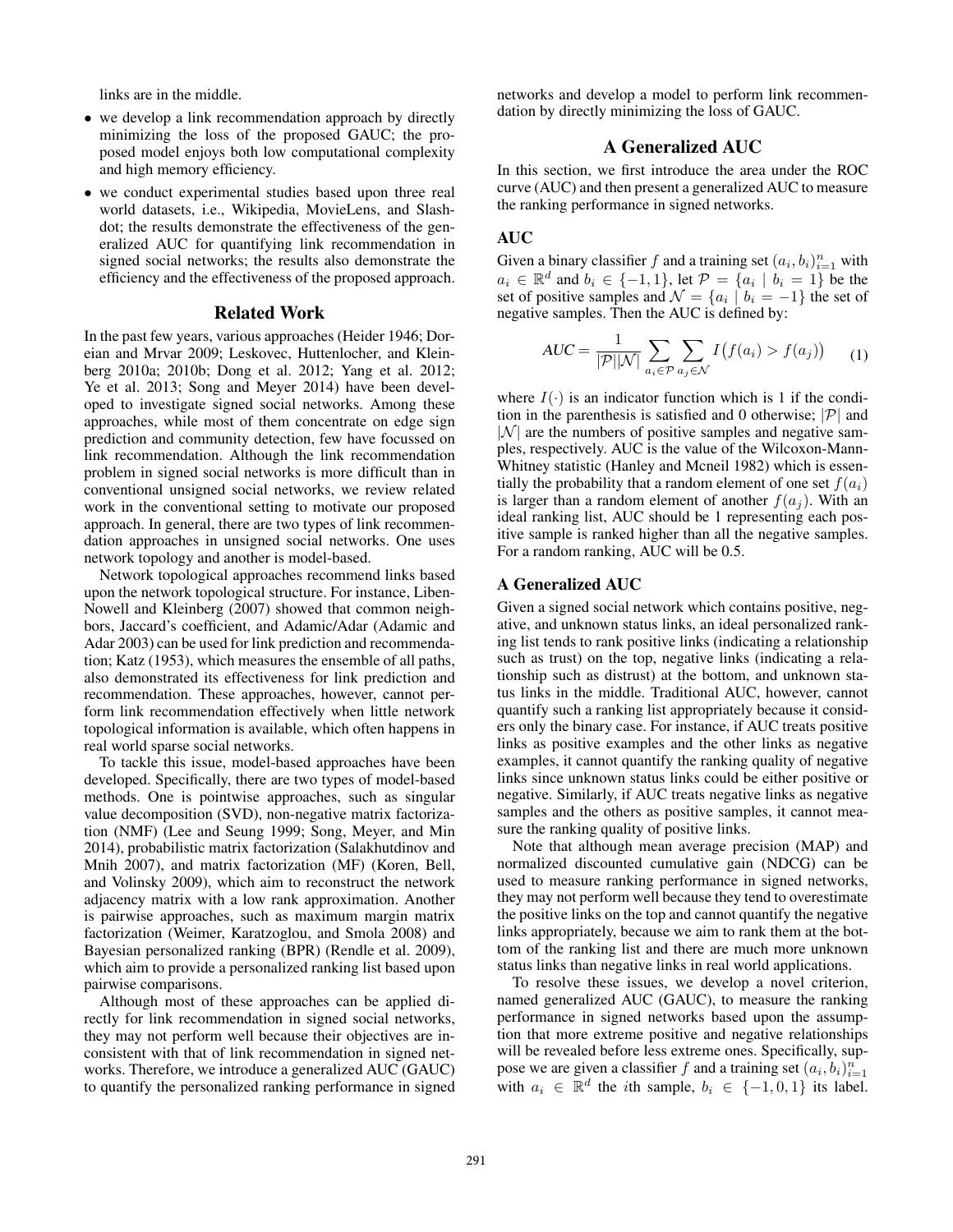Let  $\mathcal{P} = \{a_i \mid b_i = 1\}$  be the set of positive samples,  $\mathcal{N} = \{a_i \mid b_i = -1\}$  be the set of negative samples, and  $\mathcal{O} = \{a_i \mid b_i = 0\}$ . Then GAUC can be defined as:

$$
GAUC = \frac{\eta}{|\mathcal{P}|(|\mathcal{O}| + |\mathcal{N}|)} \sum_{a_i \in \mathcal{P}} \sum_{a_s \in \mathcal{O} \cup \mathcal{N}} I(f(a_i) > f(a_s)) + \frac{1 - \eta}{|\mathcal{N}|(|\mathcal{O}| + |\mathcal{P}|)} \sum_{a_t \in \mathcal{O} \cup \mathcal{P}} \sum_{a_j \in \mathcal{N}} I(f(a_j) < f(a_t)) \tag{2}
$$

where  $|\mathcal{P}|$  denotes the number of positive samples,  $|\mathcal{N}|$  represents the number of negative samples, and  $|O|$  is the number of unknown status samples. The first and second terms quantify the ranking performance of positive links and negative links, respectively.  $0 \leq \eta \leq 1$  is a parameter which controls the tradeoff between these two terms. In this work, we set  $\eta = \frac{|\mathcal{P}|}{|\mathcal{P}| + |\mathcal{N}|}$ , i.e., the tradeoff is controlled by the relative fraction of the number of positive links and that of negative links. After substituting  $\eta$  in Eqn. (2), we can obtain

$$
GAUC = \frac{1}{(|\mathcal{P}| + |\mathcal{N}|)} \Big( \frac{1}{(|\mathcal{O}| + |\mathcal{N}|)} \sum_{a_i \in \mathcal{P}} \sum_{a_s \in \mathcal{O} \cup \mathcal{N}} I(f(a_i) \times f(a_s)) + \frac{1}{(|\mathcal{O}| + |\mathcal{P}|)} \sum_{a_j \in \mathcal{N}} \sum_{a_t \in \mathcal{O} \cup \mathcal{P}} I(f(a_j) < f(a_t)) \Big). \tag{3}
$$

Like the AUC, GAUC will be 1 if we have a perfect ranking list and will be 0.5 if we have a random ranking list. The main difference between them is that GAUC can jointly quantify the ranking quality over positive links and negative links, in the presence of unknown links. We are aware that different variants of AUC (Nakas and Yiannoutsos 2004; Li 2009) have been developed in the past. GAUC differs from these variants by focusing on the head and tail of a ranking list.

# Optimizing the Generalized AUC

In this section, we first state the problem we aim to study. Then, we propose a novel model for link recommendation by directly minimizing the loss of GAUC. Finally, we introduce an optimization procedure for our proposed approach.

#### Problem Statement

Suppose we are given a partially observed signed network  $X \in \mathbb{R}^{n \times n}$  with  $X_{ij} \in \{1, -1, 0, ?\}$ , where 1 denotes a positive link, −1 represents a negative link, 0 is an unknown status link, and ? denotes a potential positive or negative link. In the training stage, we treat both 0 and ? as zero (i.e., potential links) and study the underlying mechanism for ranking observed positive links on the top and negative links at the bottom. In the test phase, we evaluate how these potential links are ranked based upon the relative positions of potential positive and negative links.

We aim to learn a mapping function  $f$  such that a ranking score for the link at *i*-th row and *j*-th column of  $X$  can be produced as

$$
f(i, j, X) = \widehat{X_{ij}}.\tag{4}
$$

Since many real world signed social networks are sparse graphs with low rank structure, a low rank model which

is memory efficient can be employed to obtain the ranking score as follows:

$$
f(i, j, U, V) = f(U_i, V_j) = U_i^T V_j
$$
 (5)

where  $U_i \in \mathbb{R}^r$ ,  $V_j \in \mathbb{R}^r$ , and r is the rank  $(r \ll n)$ .

#### Link Recommendation Model

Since GAUC is a reasonable way to quantify the ranking performance in signed social networks, an ideal link recommendation model would be expected to optimize GAUC directly. Based upon the low rank model in Eqn. (5), the loss of GAUC can be defined as:

$$
1 - \text{GAUC}(U, V) =
$$
  
\n
$$
\frac{1}{(|\mathcal{P}| + |\mathcal{N}|)} \left( \frac{1}{(|\mathcal{O}| + |\mathcal{N}|)} \sum_{X_{ij} \in \mathcal{P}} \sum_{X_{is} \in \mathcal{O} \cup \mathcal{N}} I(U_i^T V_j \right)
$$
  
\n
$$
\leq U_i^T V_s + \frac{1}{(|\mathcal{O}| + |\mathcal{P}|)} \sum_{X_{ij} \in \mathcal{N}} \sum_{X_{is} \in \mathcal{O} \cup \mathcal{P}} I(U_i^T V_j \geq U_i^T V_s).
$$
\n(6)

Since the indicator function  $I(\cdot)$  is non-convex, hinge loss can be used as a convex surrogate in Eqn. (6). Therefore, an upper bound of GAUC loss can be derived based upon the following two inequalities (as shown in Figure 1):

$$
I(U_i^T V_j \le U_i^T V_s) \le \max\left(0, U_i^T (V_s - V_j) + 1)\right), \quad (7)
$$

and

$$
I(U_i^T V_j \ge U_i^T V_s) \le \max\left(0, U_i^T (V_j - V_s) + 1)\right).
$$
 (8)

Assuming  $|0| \gg |\mathcal{P}|$  and  $|0| \gg |\mathcal{N}|$  which holds for real world sparse signed graphs, the upper bound of GAUC loss can be written as the following objective:

$$
Q(U, V) = \sum_{i=1}^{n} \sum_{j=1}^{n} \sum_{s=1}^{n} \max (0, U_i^T (V_s - V_j) + 1)).
$$
  
\n
$$
I(X_{ij} = 1, X_{is} \neq 1) + \lambda_U \sum_i U_i^T U_i +
$$
  
\n
$$
\sum_{i=1}^{n} \sum_{j=1}^{n} \sum_{s=1}^{n} \max (0, U_i^T (V_j - V_s) + 1)).
$$
  
\n
$$
I(X_{ij} = -1, X_{is} \neq -1) + \lambda_V \sum_j V_j^T V_j
$$
 (9)

where the second and fourth terms are regularization terms used for preventing over-fitting.  $\lambda_U$  and  $\lambda_V$  are two hyperparameters for controlling the scale of regularization terms.

## **Optimization**

Although  $Q(U, V)$  is non-convex and non-smooth with respect to  $U$  and  $V$ , a sub-gradient method can be employed to minimize the objective over  $U$  and  $V$  alternately. Specifically, the partial derivative of  $\mathcal{Q}(U, V)$  given  $U_i$  is:

$$
\frac{\partial \mathcal{Q}(U, V)}{\partial U_i} = \n\begin{cases}\n\sum_{j=1}^{n} \sum_{s=1}^{n} (V_s - V_j) + \lambda_U U_i, & \text{if } X_{ij} = 1, X_{is} \neq 1, \\
\text{and } U_i^T (V_s - V_j) > -1; \\
\sum_{j=1}^{n} \sum_{s=1}^{n} (V_j - V_s) + \lambda_U U_i, & \text{if } X_{ij} = -1, X_{is} \neq -1, \\
\text{and } U_i^T (V_j - V_s) > -1; \\
\text{and } U_i^T (V_j - V_s) > -1;\n\end{cases}
$$
\n(10)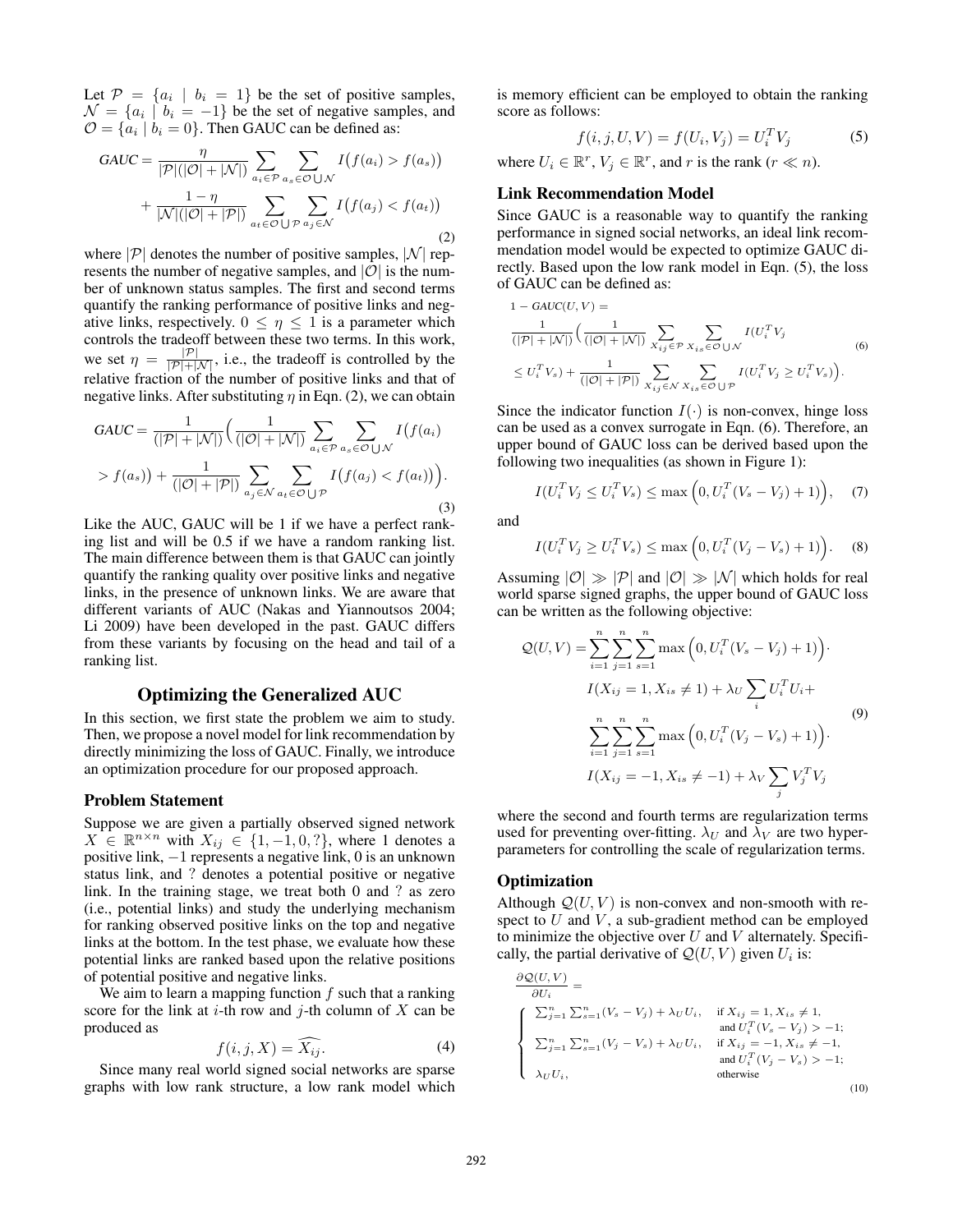**Algorithm 1** Optimization of  $Q(U, V)$ 

**Input:**  $X, U, V, \alpha$ , number of batches b, number of iterations t, threshold  $\varsigma$ , maximum iteration  $T$ . **Initialize:** set  $t = 0$ , initialize  $U_0$  and  $V_0$  randomly repeat  $t = t + 1;$ Calculate  $\frac{\partial \mathcal{Q}(U_t, V_t)}{\partial U_t}$  based upon Eqn. (10);  $\partial U_t$  $U_{t+1} = U_t - \alpha \frac{\partial \mathcal{Q}(U_t, V_t)}{\partial U_t};$ Calculate  $\frac{\partial \mathcal{Q}(U_t, V_t)}{\partial V_t}$  based upon Eqn. (11) and Eqn. (12);  $\partial V_t$  $V_{t+1} = V_t - \alpha \frac{\partial \mathcal{Q}(U_t, V_t)}{\partial V_t};$ **until**  $|\mathcal{Q}(U_{t+1}, V_{t+1}) - \mathcal{Q}(U_t, V_t)| < \varsigma$  or  $t > T$ 



Figure 1: Convex surrogate Figure 2: The efficiency loss of  $I(z \geq 0)$ . of the proposed approach.

the partial derivative of  $\mathcal{Q}(U, V)$  given  $V_j$  is:

$$
\frac{\partial \mathcal{Q}(U,V)}{\partial V_j} = \n\begin{cases}\n-\sum_{i=1}^{n} \sum_{s=1}^{n} U_i + \lambda_V V_j, & \text{if } X_{ij} = 1, X_{is} \neq 1, \\
\sum_{i=1}^{n} \sum_{s=1}^{n} U_i + \lambda_V V_j, & \text{if } X_{ij} = -1, X_{is} \neq -1, \\
\lambda_V V_j, & \text{if } X_{ij} = -1, X_{is} \neq -1, \\
\lambda_V V_j, & \text{otherwise}\n\end{cases}
$$
\n(11)

and the partial derivative of  $Q(U, V)$  given  $V_s$  is:

$$
\frac{\partial \mathcal{Q}(U,V)}{\partial V_s} = \n\begin{cases}\n\sum_{i=1}^{n} \sum_{j=1}^{n} U_i + \lambda_V V_s, & \text{if } X_{ij} = 1, X_{is} \neq 1, \\
-\sum_{i=1}^{n} \sum_{j=1}^{n} U_i + \lambda_V V_s, & \text{if } X_{ij} = -1, X_{is} \neq -1, \\
-\lambda_V V_s, & \text{and } U_i^T (V_j - V_s) > -1; \\
\lambda_V V_s, & \text{otherwise.}\n\end{cases}
$$
\n(12)

For practical applications, the size (or the number of the nonzero entries) of sparse signed networks maybe too large to handle. In this case, stochastic sub-gradient descent can be employed. In particular, assuming  $|O| \gg |P|$  and  $|O| \gg$  $|\mathcal{N}|$ , let  $q = |\mathcal{P}| + |\mathcal{N}|$  and b be the number of batches. The computational complexity of  $\frac{\partial Q(U,V)}{\partial U}$  (or  $\frac{\partial Q(U,V)}{\partial V}$ ) will be  $O(\frac{n(q+r)}{h})$  $\frac{b^{(n+1)}}{b}$ ). The specific optimization procedure is shown in Algorithm 1.

### Experiment

# **Datasets**

We consider two well-known signed directed social networks, i.e., Wikipedia (Burke and Kraul 2008) and Slash-

Table 1: The statistics of two datasets.

| Datasets     | Wikipedia | MovieLens | Slashdot |
|--------------|-----------|-----------|----------|
| <b>Nodes</b> | 7.118     | 6040/3952 | 82.144   |
| Edges        | 103,747   | 739.012   | 549.202  |
| $+$ edges    | 78.78%    | 77.84%    | 77.4%    |
| $-$ edges    | 21.21%    | 22.16%    | 22.6%    |
| Density      | 0.0020    | 0.0309    | 0.000081 |

dot (Lampe, Johnston, and Resnick 2007)<sup>1</sup>. The Wikipedia data comprise a voting network for promoting candidates to the role of admin. Slashdot is a social website focusing on technology related news. In Slashdot Zoo, users can tag each other as friends (like) or foes (dislike) based upon comments on articles.

We also consider Movielens  $1M$  dataset<sup>2</sup> which contains 6040 users as well as 3952 items. Although this dataset is mainly used for collaborative filtering, we preprocess it so that ratings of 4 and 5 are treated as positive links, ratings of 1 and 2 are treated as negative links, and other ones are treated as unknown status links.

The detailed statistics of these three datasets are provided in Table 1.

### Evaluation Metrics

Given a fully observed signed social network  $X \in \mathbb{R}^{n \times n}$ with  $X_{ij} \in \{1, -1, 0\}$ , we randomly remove a fraction (80%, 60% and 40%) of positive and negative links and use the rest to form a partially observed network for training (as  $X_{\text{Train}}$ ). The zero entries in  $X_{\text{Train}}$  are called potential links because they could either be positive or negative in the future. The removed links form a test set  $X_{\text{Test}}$ .

To evaluate the effectiveness of the proposed model for link recommendation, we utilize GAUC (over  $1, -1$ , and 0) in Eqn. (3), AUC (over 1 and  $-1$ ) in Eqn. (1), and mean average precision (MAP) (over 1 and  $-1$ ) to quantify the ranking performance over  $X_{\text{Test}}$ . To evaluate the effectiveness of top-k link recommendation, we also report its associated average Recall@k and average Precision@k for reference. Specifically, Recall@k is defined as:

Recall@
$$
k = \frac{\text{#positive links in the top } k}{\text{#positive links}}
$$

,

.

and Precision $@k$  is given as

$$
Precision@k = \frac{\text{\#positive links in the top }k}{\text{\#positive links and negative links in the top }k}
$$

## Parameter Setting

There are three hyper-parameters in our model, i.e.,  $\lambda_U$ ,  $\lambda_V$ , and k. We set  $\lambda_U = \lambda_V$  for simplicity and search over the grid of  $\{1, 5, 10, 20, 50, 100, 200\}$  to find the optimal setting for  $\lambda_U$  and  $\lambda_V$ . We also search over the grid of  $\{10, 30, 50, 70, 90\}$  to find the optimal setting for k. Specifically, we conduct 5 fold cross-validation on  $X_{\text{train}}$  and

http://snap.stanford.edu/data/. <sup>2</sup>This dataset is available online at

<sup>&</sup>lt;sup>1</sup>These datasets are available online at

http://grouplens.org/datasets/movielens/.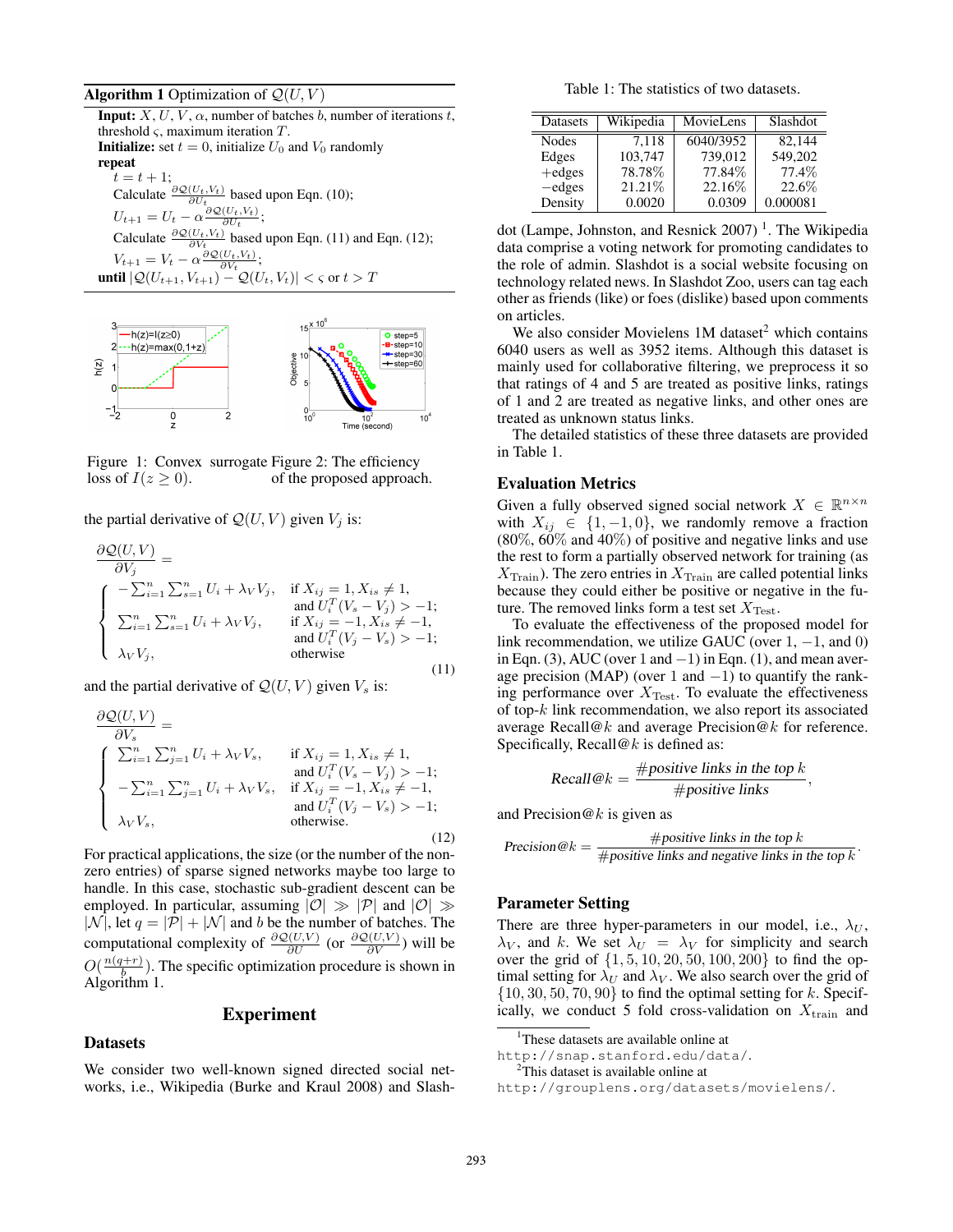

Figure 3: GAUC on Wikipedia, MovieLens, and Slashdot. Error bars represent the standard deviations of uncertainty.



Figure 4: AUC on Wikipedia, MovieLens, and Slashdot. Error bars represent the standard deviations of uncertainty.



Figure 5: MAP on Wikipedia, MovieLens, and Slashdot. Error bars represent the standard deviations of uncertainty.

the parameter combination which achieves the best average GAUC is employed for test.

# Results

Baslines: We compare the proposed approach (OPT+GAUC) with various baseline approaches to demonstrate its effectiveness. Among these baselines, common neighbor (CN) (Liben-Nowell and Kleinberg 2007) and Katz (Katz 1953) are obtained based upon the network topological structure; singular value decomposition (SVD) and matrix factorization (MF) (Koren, Bell, and Volinsky 2009) are two representative pointwise approaches for collaborative filtering; maximum margin matrix factorization (MMMF) (Weimer, Karatzoglou, and Smola 2008) and Bayesian personalized ranking based upon matrix factorization (BPR+MF) (Rendle et al. 2009) are two popular pairwise approaches for personalized ranking. For fair comparison,  $\beta$  in Katz is set as 0.005 because it achieves the best performance; we select the hyper-parameters of MF, MMMF, and BRP+MF in a similar way as we do for OPT+GAUC. To ensure our results are reliable, we conduct each experiment 5 times; the average GAUC/AUC/MAP/Recall@k/Precision@k and their

Efficiency: We study the efficiency of the proposed approach by employing stochastic sub-gradient descent over 20% of the Wikipedia dataset. In particular, we partition  $X_{\text{Train}}$  into b batches and perform sub-gradient descent over  $U$  and  $V$  iteratively. Figure 2 shows the efficiency of the proposed approach with different numbers of batches  $(b \in \{5, 10, 30, 60\})$ . We observe that when b varies from 5 to 60, the objective function of our proposed approach converges faster. This is because the computational complexity of the sub-gradients linearly depends on b. Moreover, we observe that the GAUC/AUC/MAP does not decay very much while  $b$  is increasing.

associated standard deviations are reported for comparison.

Link recommendation: Figures 3, 4, and 5 show the GAUC/AUC/MAP and their associated standard deviations of various approaches on three datasets when the size of training set varies from 20% to 60%. We observe that CN is generally outperformed by other approaches because it only considers the neighborhood structure of the network; since Katz not only encodes neighborhood structure but also considers the high-order relationships, it can outperform CN in most cases. Note that CN and Katz cannot work on Movie-Lens because it is a bipartite network. For GAUC in Fig-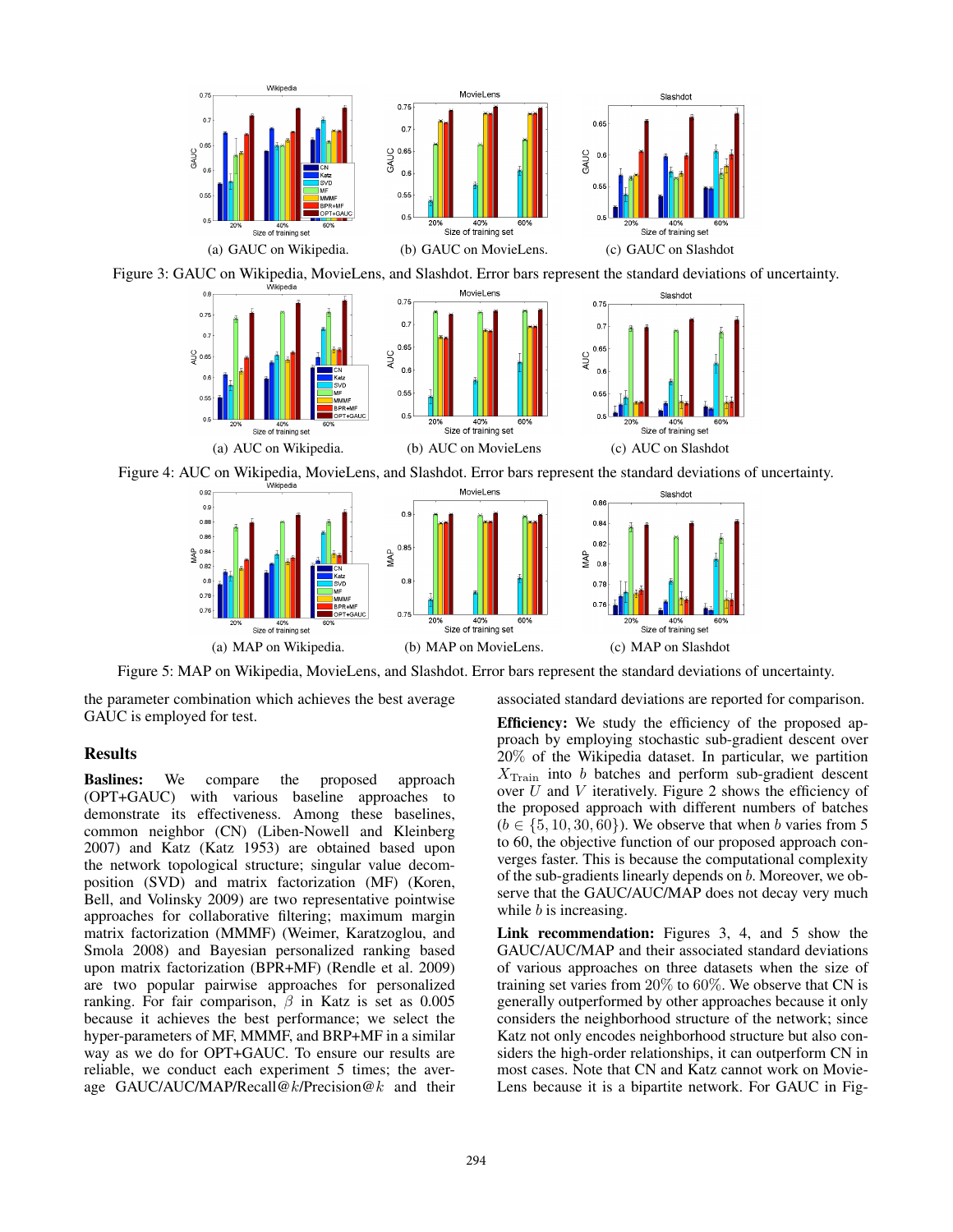

Figure 6: Precision  $@k$  for Wikipedia, MovieLens, and Slashdot. Error bars represent the standard deviations of uncertainty.



Figure 7: Recall@k for Wikipedia, MovieLens, and Slashdot. Error bars represent the standard deviations of uncertainty.



Figure 8: Parameter sensitivity study for Wikipedia (20% training) with respect to GAUC, AUC, and MAP.

ure 3, we observe that, pairwise approaches, i.e., MMMF and BPR+MF, outperform pointwise approaches (i.e., SVD and MF) in most cases. This may be because SVD tends to over-fit the data and MF only reconstructs the partially observed network based upon observed positive as well as negative links (it neglects unknown status links). For AUC and MAP, SVD cannot perform as well as MF because SVD tends to over-fit the data (especially for smaller datasets); MMMF and BPR+MF are outperformed by MF as they do not directly model negative links. On the contrary, they treat both negative and unknown status links as 0. OPT+GAUC generally outperforms all baseline algorithms regarding GAUC/AUC/MAP, this is because OPT+GAUC models the triplet in signed networks more reasonably than other approaches.

Top-k link recommendation: We further investigate the effectiveness of the proposed approach by comparing its Precision  $@k$  and Recall $@k$  with baseline methods (the size of training set is 40% for Wikipedia, MovieLens, and Slashdot) in Figure 6 and 7, respectively. We observe that while OPT+GAUC is among the best approaches for Recall@k (except in Figure 7(b)), it consistently achieves the best Precision  $@k$  in Figure 6(a) and 6(c). This indicates that modeling unknown status links helps to increase the performance of top- $k$  link recommendation. We also observe

that while SVD achieves the best Recall@k in Figure 7(b), it gets the worst Precision  $@k$  in Figure 6(b). This may be due to over-fitting. Note that all the other approaches except SVD achieve similar performance in Figure 6(b) and 7(b), this may be because MovieLens is a relatively dense graph and it contains sufficient observed links to estimate the ranking of potential links.

Parameter sensitivity: We study the sensitivity of OPT+GAUC with respect to the regularization parameters  $\lambda_U \in \{1, 5, 10, 20, 50, 100, 200\}$  and  $r \in$  $\{10, 30, 50, 70, 90\}$ . When we vary the value of  $\lambda_U$  or rank  $r$ , we keep the other parameters fixed. We plot the GAUC/AUC/MAP with respect to  $\lambda_U$  and r in Figure 8. We observe that OPT+GAUC is very stable as it achieves good GAUC/AUC/MAP when  $\lambda_U$  varies from 10 to 100 and k varies from 30 to 90. The results of other settings are similar and are omitted here due to space limitations.

#### **Conclusions**

In this paper, we proposed a generalized AUC (GAUC) to quantify the ranking performance in signed networks. Based upon the GAUC loss, we derived a link recommendation model by directly minimizing this loss and introduced an optimization procedure. We conducted experimental studies based upon three real world networks, i.e., Wikipedia,